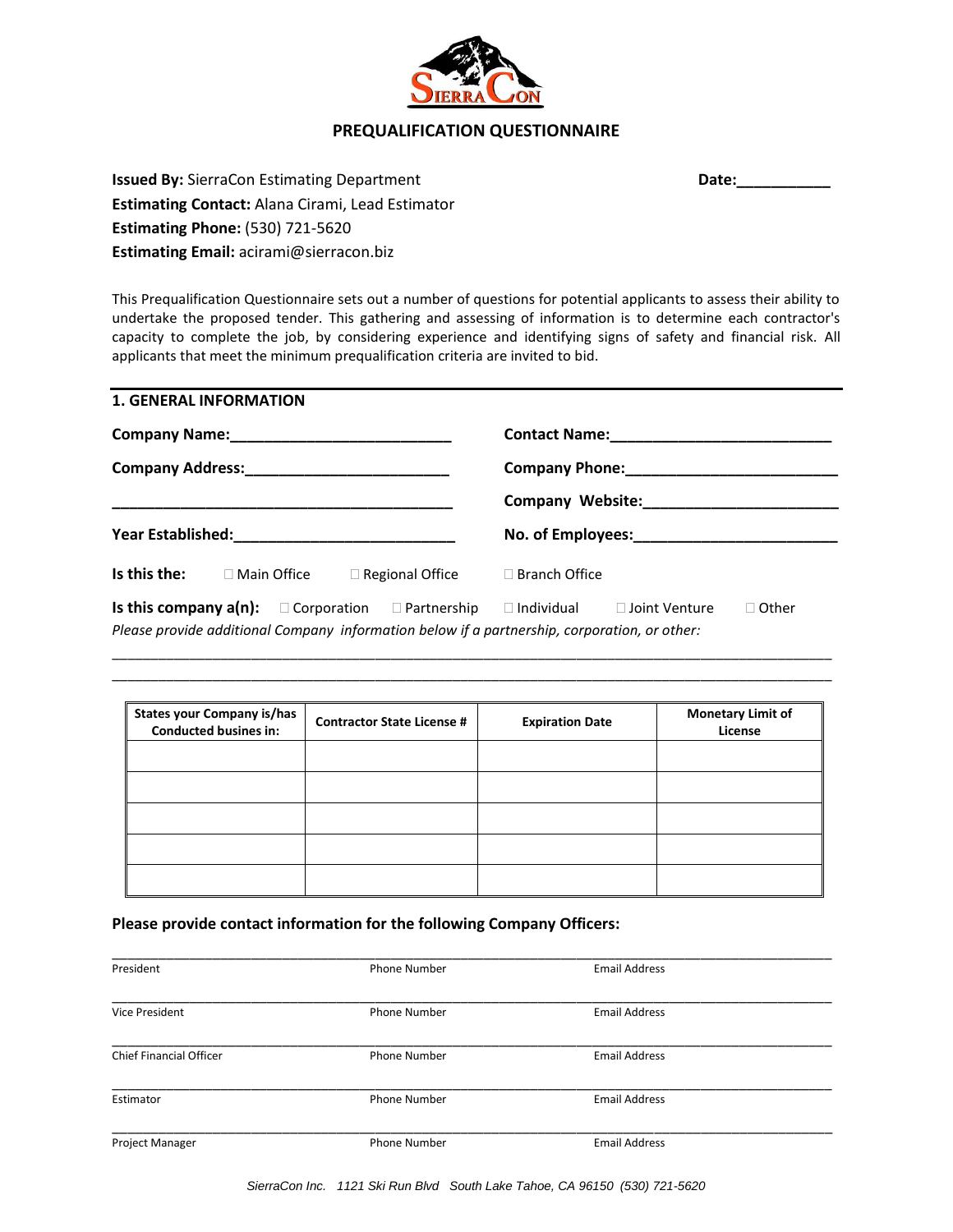

|                         | Has your Company ever failed to complete, or been terminated on a contract?<br>If YES, please explain below. Attach additional sheets if necessary:      |                                                                                                                                                                                                                                                                                                                                                     |                          | $\Box$ Yes                                 | $\Box$ NO   |
|-------------------------|----------------------------------------------------------------------------------------------------------------------------------------------------------|-----------------------------------------------------------------------------------------------------------------------------------------------------------------------------------------------------------------------------------------------------------------------------------------------------------------------------------------------------|--------------------------|--------------------------------------------|-------------|
|                         | Is your Company signatory to labor agreements?<br>If YES, please provide renewal dates as well as a copy of the most recent certificate:                 |                                                                                                                                                                                                                                                                                                                                                     |                          | $\square$ Yes                              | $\sqcup$ NO |
|                         |                                                                                                                                                          |                                                                                                                                                                                                                                                                                                                                                     |                          |                                            |             |
| Union<br>Local          |                                                                                                                                                          |                                                                                                                                                                                                                                                                                                                                                     |                          |                                            |             |
| <b>Renewal Date</b>     |                                                                                                                                                          |                                                                                                                                                                                                                                                                                                                                                     |                          |                                            |             |
|                         | Is your Company a certified Small Business?<br>If YES, please attach Certification to Questionnaire -                                                    |                                                                                                                                                                                                                                                                                                                                                     |                          | □ SBE □ MBE □ WBE □ VBE □ SVBE □ Section 3 |             |
|                         | 2. FINANCIAL INFORMATION                                                                                                                                 |                                                                                                                                                                                                                                                                                                                                                     |                          |                                            |             |
|                         | Can your Company provide a payment and performance bond if required?                                                                                     |                                                                                                                                                                                                                                                                                                                                                     |                          | $\Box$ Yes                                 | $\Box$ NO   |
|                         | Please attach a letter from your Surety stating aggregate bonding capacity and single contract limit.                                                    |                                                                                                                                                                                                                                                                                                                                                     |                          |                                            |             |
|                         | <b>Aggregate Bonding Capacity</b>                                                                                                                        | $\frac{1}{2}$                                                                                                                                                                                                                                                                                                                                       |                          |                                            |             |
|                         | <b>Single Contract Limit</b>                                                                                                                             | $\begin{picture}(20,10) \put(0,0){\line(1,0){10}} \put(15,0){\line(1,0){10}} \put(15,0){\line(1,0){10}} \put(15,0){\line(1,0){10}} \put(15,0){\line(1,0){10}} \put(15,0){\line(1,0){10}} \put(15,0){\line(1,0){10}} \put(15,0){\line(1,0){10}} \put(15,0){\line(1,0){10}} \put(15,0){\line(1,0){10}} \put(15,0){\line(1,0){10}} \put(15,0){\line(1$ |                          |                                            |             |
|                         | Indicate size of your average contract size:                                                                                                             |                                                                                                                                                                                                                                                                                                                                                     |                          |                                            |             |
|                         | $\Box$ <\$500,000<br>□ \$500,000 - \$2,000,000<br>□ \$2,000,000 - \$5,000,000<br>$\Box$ +\$5,000,000<br>Present value of work under current contract(s): | $\sharp$                                                                                                                                                                                                                                                                                                                                            |                          |                                            |             |
| <b>3. SCOPE OF WORK</b> |                                                                                                                                                          |                                                                                                                                                                                                                                                                                                                                                     |                          |                                            |             |
|                         | Please check all that apply:                                                                                                                             |                                                                                                                                                                                                                                                                                                                                                     |                          |                                            |             |
| $\Box$ 010000           | <b>General Requirements</b>                                                                                                                              | $\Box$ 130000                                                                                                                                                                                                                                                                                                                                       |                          | <b>Special Construction</b>                |             |
| $\Box$ 020000           | <b>Existing Conditions</b>                                                                                                                               | $\Box$ 140000                                                                                                                                                                                                                                                                                                                                       | <b>Conveying Systems</b> |                                            |             |
| $\Box$ 030000           | Concrete                                                                                                                                                 | $\Box$ 210000                                                                                                                                                                                                                                                                                                                                       | <b>Fire Suppression</b>  |                                            |             |
| $\Box$ 040000           | Masonry                                                                                                                                                  | $\Box$ 220000                                                                                                                                                                                                                                                                                                                                       | Plumbing                 |                                            |             |
| $\Box$ 050000           | Metals                                                                                                                                                   | $\Box$ 230000                                                                                                                                                                                                                                                                                                                                       | Mechanical               |                                            |             |
| $\Box$ 060000           | Woods, Plastics, Composites                                                                                                                              | $\Box$ 250000                                                                                                                                                                                                                                                                                                                                       |                          | <b>Integrated Automation</b>               |             |
| $\Box$ 070000           | <b>Thermal and Moisture Protection</b>                                                                                                                   | $\Box$ 260000                                                                                                                                                                                                                                                                                                                                       | Electrical               |                                            |             |
| $\Box$ 080000           | Doors & Windows                                                                                                                                          | $\Box$ 270000                                                                                                                                                                                                                                                                                                                                       | Communications           |                                            |             |
| $\Box$ 090000           | Finishes                                                                                                                                                 | $\Box$ 280000                                                                                                                                                                                                                                                                                                                                       |                          | <b>Electronic Safety &amp; Security</b>    |             |
| $\Box$ 100000           | Specialties                                                                                                                                              | $\Box$ 310000                                                                                                                                                                                                                                                                                                                                       | Earthwork                |                                            |             |
| $\Box$ 110000           | Equipment                                                                                                                                                | $\Box$ 320000                                                                                                                                                                                                                                                                                                                                       |                          | <b>Exterior Improvements</b>               |             |
| $\Box$ 120000           | Furnishings                                                                                                                                              | $\Box$ 330000                                                                                                                                                                                                                                                                                                                                       | Utilities                |                                            |             |
|                         | Please provide CSI or work performed on the lines below:                                                                                                 |                                                                                                                                                                                                                                                                                                                                                     |                          |                                            |             |

\_\_\_\_\_\_\_\_\_\_\_\_\_\_\_\_\_\_\_\_\_\_\_\_\_\_\_\_\_\_\_\_\_\_\_\_\_\_\_\_\_\_\_\_\_\_\_\_\_\_\_\_\_\_\_\_\_\_\_\_\_\_\_\_\_\_\_\_\_\_\_\_\_\_\_\_\_\_\_\_\_\_\_\_\_\_\_\_\_\_\_\_\_ \_\_\_\_\_\_\_\_\_\_\_\_\_\_\_\_\_\_\_\_\_\_\_\_\_\_\_\_\_\_\_\_\_\_\_\_\_\_\_\_\_\_\_\_\_\_\_\_\_\_\_\_\_\_\_\_\_\_\_\_\_\_\_\_\_\_\_\_\_\_\_\_\_\_\_\_\_\_\_\_\_\_\_\_\_\_\_\_\_\_\_\_\_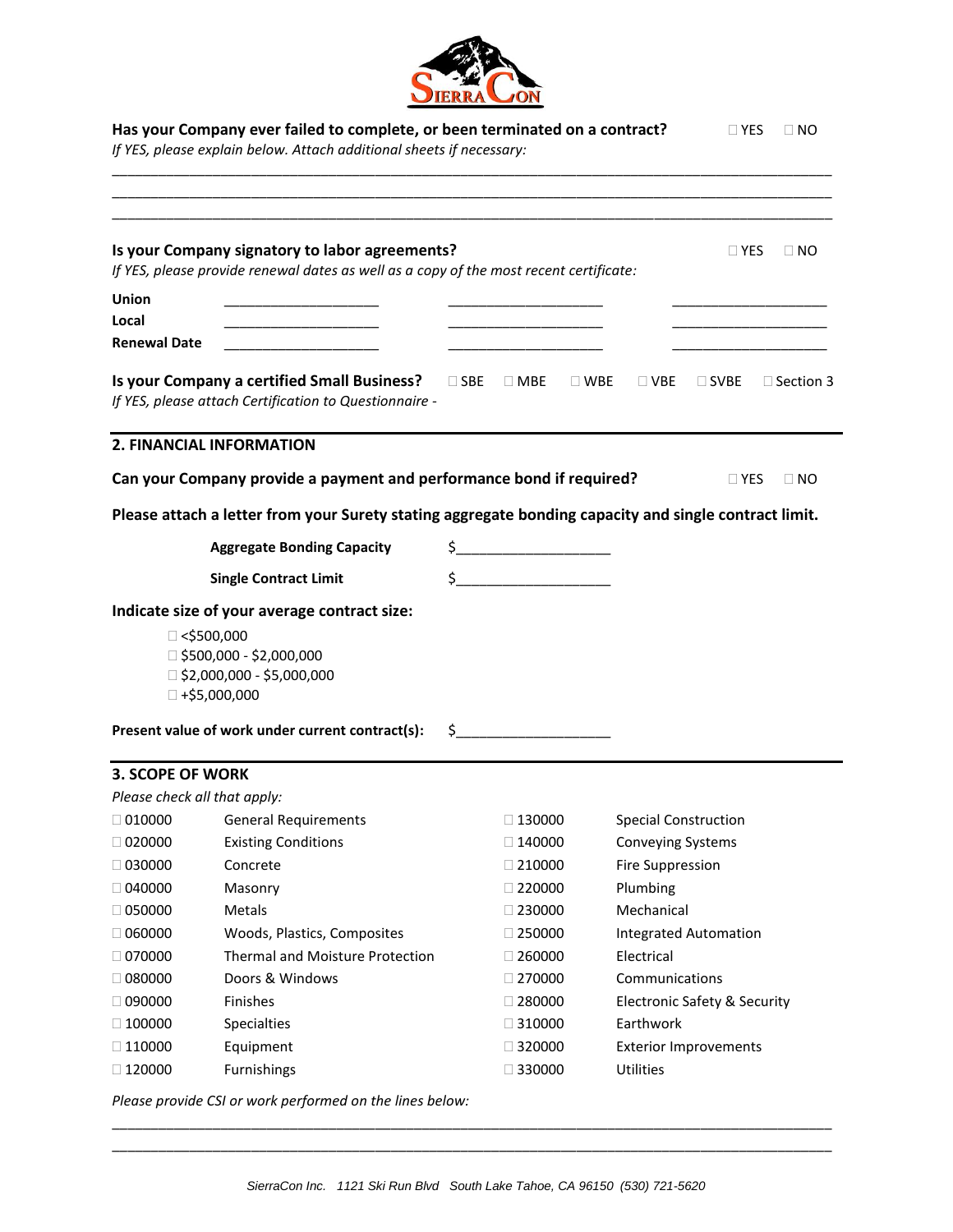

## **4. PROJECT EXPERIENCE**

**Please provide at least (4) four Project Experiences, similar to the work you are bidding on with SierraCon, that your Company has completed within the past (10) ten years.** 

*Provide Project Name, Type, Size and Location; Contract Value; Owner Information; and Date Completed:*

| <b>Contract Value</b> | <b>Owner Information</b>                             | <b>Date Completed</b> |
|-----------------------|------------------------------------------------------|-----------------------|
|                       |                                                      |                       |
| <b>Company Name</b>   | <b>Contact Name &amp; Title</b>                      | <b>Contact Phone</b>  |
|                       |                                                      |                       |
|                       |                                                      |                       |
|                       |                                                      |                       |
|                       |                                                      |                       |
|                       |                                                      |                       |
|                       |                                                      |                       |
|                       |                                                      |                       |
|                       |                                                      |                       |
|                       |                                                      |                       |
|                       |                                                      |                       |
|                       | Provide Multiple References for each project listed: |                       |

## **5. SAFETY**

| Do you have a qualified person responsible for safety within your Company?        |            |           |                       | $\Box$ YES | $\Box$ NO |
|-----------------------------------------------------------------------------------|------------|-----------|-----------------------|------------|-----------|
| Does this person do safety inspections on all of your projects?                   |            |           | Frequency             | $\Box$ YES | $\Box$ NO |
| Do you have a written Company Safety Policy and Program?                          |            |           |                       | $\Box$ YES | $\Box$ NO |
| Do you have a 100% Fall Protection Program?                                       |            |           |                       | $\Box$ YES | $\Box$ NO |
| Can you provide a site-specific program addressing the fall hazards in your work? |            |           |                       | $\Box$ YES | $\Box$ NO |
| Do you require documented safety meetings for your employees?                     |            |           |                       |            |           |
| <b>Field Supervisors</b>                                                          | $\Box$ YES | $\Box$ NO | Frequency             |            |           |
| <b>New Hires</b>                                                                  | $\Box$ YES | $\Box$ NO | Frequency___________  |            |           |
| <b>Employees</b>                                                                  | $\Box$ YES | $\Box$ NO | Frequency____________ |            |           |
| Subcontractors/Vendors                                                            | $\Box$ YES | $\Box$ NO | Frequency             |            |           |
| Does your Company set annual safety goals?                                        |            |           |                       | $\Box$ YES | $\Box$ NO |
| Does your Company offer safety incentives to employees?                           |            |           |                       | $\Box$ YES | $\Box$ NO |